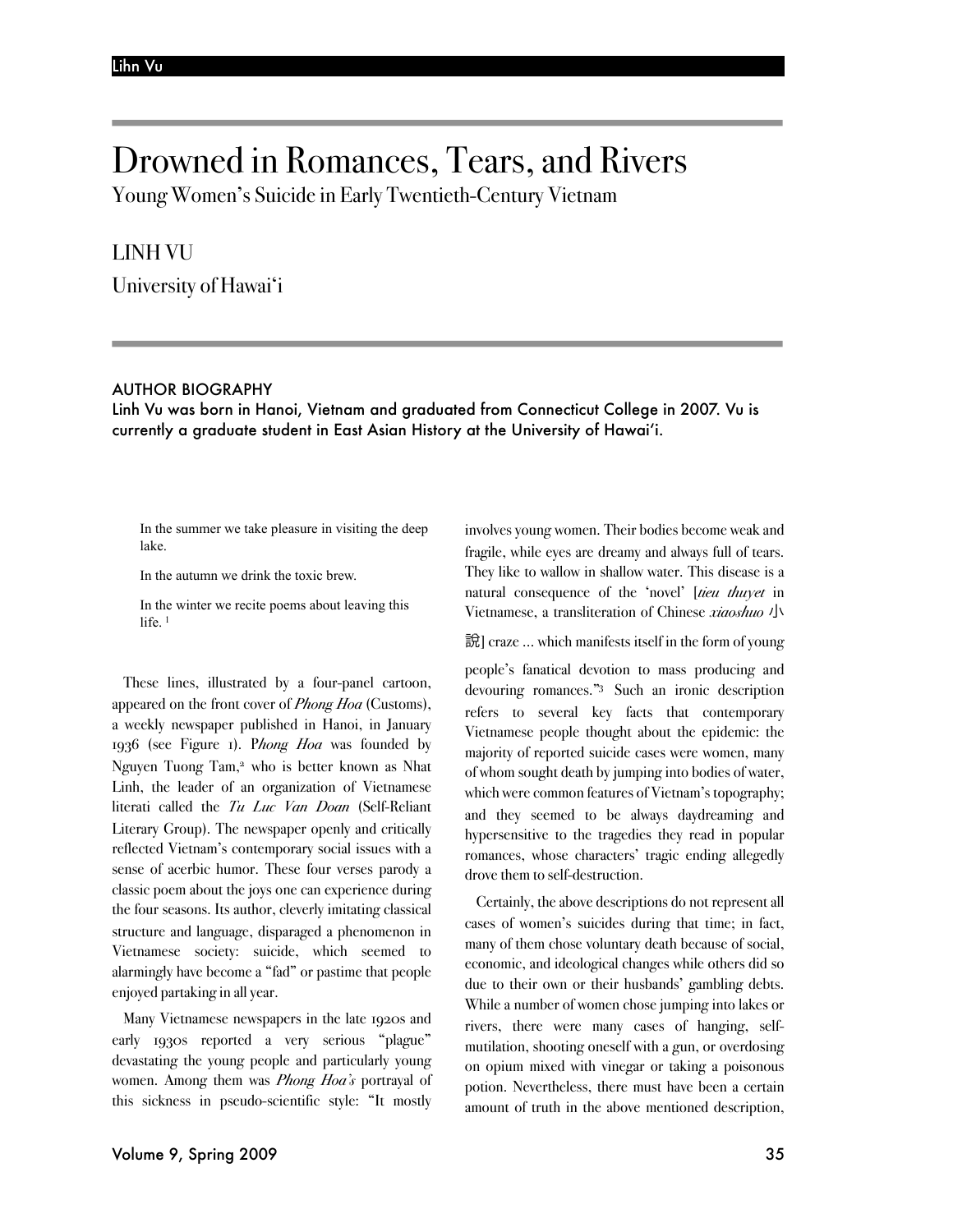and this paper aims at finding a connection between the "typical" description of women's suicide and the reality. Romance novels could not have had significant influence among young women unless they had attained a certain level of education as well as knowledge of literature. Therefore, we will begin by investigating education opportunities and accessibility to reading materials for Vietnamese women in the early twentieth century. After that, we will discuss two representative works of Vietnamese popular literature in the 1920s to see how romances actually impacted young female readers. I suggest that a review of popular novels and a discussion of women's issues will demonstrate that a higher level of women's education, together with the influence of the new reading culture and romantic literature, played a role in this sudden increase in suicides. I maintain that there was a relationship between the development of the printed word and higher suicide rates, but this connection was not ultimate or proportional because it is impossible to pinpoint all relevant social and inherent factors that determine the suicide rate of a community. We should lay more emphasis on the metamorphosis of Vietnamese society at the turn of the twentieth century, while carrying out a search for the answer to the suicide epidemic. But before we explore the impact of the printed word on Vietnamese women's lives, let us look at some factual details of the suicide epidemic to see how serious it really was.

## *The Suicide Epidemic*

Statistics on numbers of suicides in early twentiethcentury Indochina were scanty and incomplete. From my research of newspaper reports, there were at least 191 cases of suicide throughout the country from 1925 to 1935, among which women accounted for approximately 64%. This percentage reflects actual cases of suicide; failed suicide attempts were likely to drive it far higher. However, an article in *Phong Hoa*  mentions that over 250 people committed suicide in 1933 alone.4 According to Nguyen Van Ky (whose source is unknown), there were 2.7 suicides per 100,000 people in Vietnam, in comparison to 20.2 in France.5 A 1949 article by T. Smolski that addresses the issue of suicide provides some figures obtained from the criminal court: 7.5 suicides per 100,000 in the south.6 The author also claimed that urban agglomerations in the north led to too much confusion

and cross-listing so that the number of suicides could not be accurately determined. Extrapolating Smolski's figures, there must have been about 540 suicide cases per year if we use this number and take the population of Vietnam during the 1920s-1930s to be approximately 20 million. Hou Yanxing in his research about women's suicide in Shanghai, during the same period and when the population was approximately 28 million, reported an average of 2195.5 cases per year from 1929 to 1935, among which women accounted for 1158.7 or 52.8 percent.7 As far as we can conclude from these figures, even during the height of the suicide epidemic, Vietnam's suicide rate was about seven to eight times lower than France and Shanghai.<sup>8</sup>

How could such a low suicide rate cause such a great deal of coverage and discussion in newspapers and periodicals? One of the reasons is that unlike cultures such as Japan's, which considered suicide an honorable death,9 the Vietnamese did not think highly of selfinflicted death. For the Vietnamese, giving up one's life voluntarily was usually seen as weakness of the mind and unfiliality towards ones' parents. This view was obviously influenced by Confucian ethics, which recognize the possibility of a righteous suicide, yet, in general, vigorously condemn self-destruction, for one must not harm the flesh and blood with which one is



*Figure 1(right). Cover of Phong Hoa* 

> *(*Customs*), January 1936*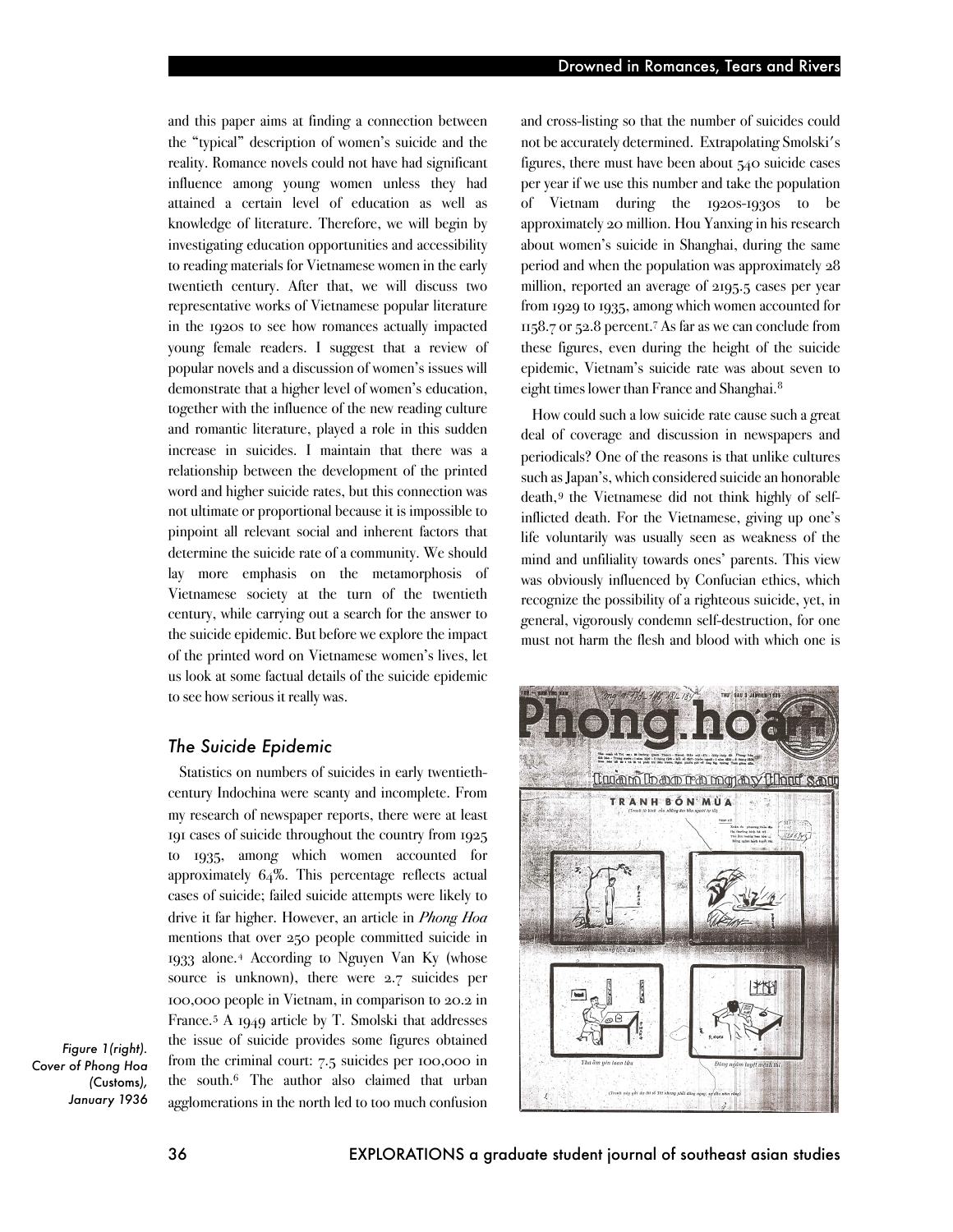endowed by parents.10 Even cutting hair was viewed as a violation of traditional values of moral debt (*on*) and filial piety (*hieu*) because one was not allowed to "sully the body one possessed as a gift from one's parents and ancestors."11 People who committed suicide also infringe on principles of filial piety in the sense that they failed to continue their ancestral lines or serve their parents.12 Besides, Confucian followers maintained that the ultimate purpose of life is constant self-betterment;<sup>13</sup> therefore, untimely death prevented humans from fulfilling this aim. However, the introduction of new forms of knowledge caused the decline of Confucian ethics as the sole source for moral guidance. In the next section, we will look into how this process unfolded.

#### *Education and Suicide*

"A daughter without talent is a good fortune." *Vietnamese Proverb*

Educational opportunities for women in early twentieth-century Vietnam led to a great transformation of society. Prior to this time, very few Vietnamese had been able to obtain any formal education and the number was even lower for women. Sending a child to school meant the family had one fewer toiler to work the land and more expenses to worry about. Moreover, girls were usually considered as temporary tenants at their parents' houses, and when they got married, usually at young ages, they would belong entirely to their in-law's households. This practice is reflected in the common saying: "Having a daughter in the house is like having a fish sauce vat hanging in the kitchen. One never knows when it will ferment so she should be married off as soon as possible."14 Therefore, there was little rationale for a girl's parents to sponsor her education, as she would eventually leave them for her husband's family. Furthermore, women in the past were discouraged from learning, as a familiar proverb goes: "A daughter without talent is a good fortune."15 A few daughters of scholar-gentry or affluent families could benefit from the tutorship of their fathers or join their brothers in class.16 Even though some notable Vietnamese women such as Doan Thi Diem (1705-1748) and Ho Xuan Huong (late eighteenth and early nineteenth centuries) produced outstanding literary works that attested to the literary accomplishments of Vietnamese women, these exceptions were very few and did not represent the overall female population.<sup>17</sup>

The situation improved greatly when many young women were able to attend school and obtain degrees thanks to the adoption of a Latinized script (*quoc ngu*) and the establishment of the Franco-Vietnamese educational system in the 1920s, especially schools for women (*truong nu hoc*).18 But an even more important factor was the change in men's opinions about women's education, because in Vietnamese society the former had been exerting great influence on the lives of the latter throughout history. Starting in the period from 1905-1910, women were encouraged by Vietnam's male scholars to educate themselves by attending public lectures.19 In 1918, Mr. Nguyen Hong Nguyen, a major contributor of *Nam Phong* (*Southern Ethos)*, even modestly and honestly asserted that: "I regret that I did not have much education; therefore, I wish each of our women could learn ten times more than I did."20 The reader should know that the article was published in one of most influential journals in Vietnam at that time. The monthly magazine *Nam Phong* was founded under the guardianship of Albert Sarraut, French governor-general of Indochina (1911-1914 and 1917-1919), and the directorship of Pham Quynh, a classically-trained and pro-French scholar who was later appointed as head of the cabinet and minister of education in the constitutional monarchy government set up by the French in  $1933$ <sup>21</sup> Another *Nam Phong* article in 1919 by Thieu Son, a male teacher and prominent contributor, criticized rather harshly some outdated notions still existing among the Vietnamese that prevented women from getting a proper education. <sup>22</sup> The author argued that because both men and women undertook employment in society, women needed the same education as men, including ethics studies, geography, mathematics, hygiene, rulership [*cai tri*], history, philosophy, and customs. After such in-depth training, girls could take courses on cooking, sewing, knitting, and other practical household skills. In terms of difficult topics such as Classical Chinese (*chu Nho*) and French language, if one had intelligence, then it would not be harmful for her to learn some more; but if not, she should not waste her time. In short, looking at such arguments, we can conclude that many Vietnamese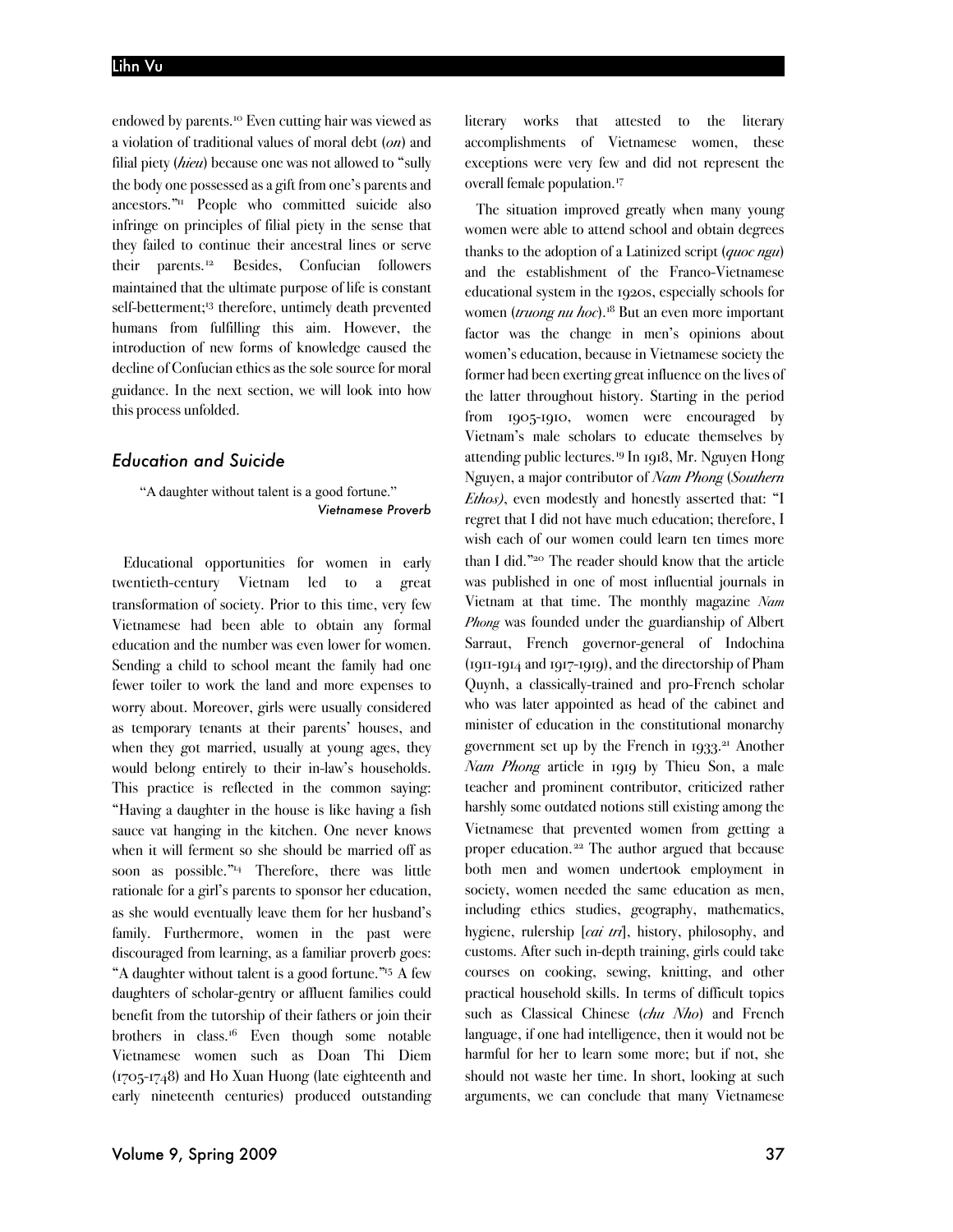intellectuals did not impose any restriction on women's education as long as their learning could benefit the country. The persistent fear among traditional scholars that women outsmarting men would lead to domestic disorder and social upheaval was entirely absent in these writings.

Before we reach a conclusion about the attitudinal change towards women's education, let us look at another prominent newspaper, the weekly *Phu Nu Tan Van* (*Women's News*). Though focusing more on women's issues, this paper attracted thousands of readers from all walks of life and from all over Vietnam, not just in the south where it was published. The newspaper not only contained many articles concerning women's emancipation, rights to education, health, and family-related problems, but it also established funds for students in need, organized an exposition of women's crafts in 1932, and built dining halls for the poor and unemployed.<sup>23</sup> An article published in 1933 by Thieu Son, a male author, journalist, and critic who was a major contributor to *Phu Nu Tan Van*, also attacked as obsolete the notion that girls' literacy would be dangerously employed in debauched acts, and thus corrupt young women's minds.24 In fact, the author argued, "education is the key to open up the soul. Only when the soul is open can one take a grasp of one's self and direct it towards the morally upright [*chanh dai quang minh*] way."25 The author argued that whether women collaborated with men or took men's jobs, they must be educated. If Vietnamese people continued to uphold such harmful thoughts and deprive women of education opportunities, humanity would lose a large number of competent workers because "the result of women's education in the world has proved that women do not lose to men in any field."26 Thieu Son showed both abstract and concrete benefits from educating women in his arguments: knowledge not only makes women morally upright, but also allows women to contribute to the nation's welfare. Such a dramatic change in position on girls' schooling opened up the school gate to many young women. In the 1920s-1930s, more than 40,000 girls were able to attend public or private institutions, which was about 10 percent of the total elementary students, and at least an equal number received some kind of basic reading instructions at home.<sup>27</sup>

We have looked at the evidence of an increase in the level of women's education in early twentieth-century Vietnam. Let us turn our attention to possible impact s of this progress. I suggest that a considerable number of suicides by educated Vietnamese women in the early twentieth century demonstrate the connection between their educational level and their predisposition to selfdestruction. While most of the suicides were usually reported in a hundred words or less, there were a few extraordinary cases that received extensive coverage. For example, in January 1932, *Duoc Nha Nam* (*Southern Torch*), a daily that focused on reporting the latest international and domestic events, and *Phu Nu Tan Van* both reported extensively on the case of Ms. Nguyen Thanh Van, a twenty-something woman who attempted suicide several times. <sup>28</sup> Abandoned by her father who remarried after her mother had passed away, Thanh Van lived with her brother and sister-inlaw, with whom she often had disagreements. Because of a minor dispute with her sister-in-law, she tried to burn herself to death with gasoline, but was discovered in time by relatives. In the hospital, a doctor, moved by her good looks, took good care of her. Thanh Van, an orphan without much familial love, soon consented to marry the doctor without knowing that he already had a wife. Thanh Van became his second wife and suffered from the inferior treatment reserved for concubines, which was manifested in a popular saying: "eating leftovers and sleeping in the outer quarter" (*an com nguoi, ngu nha ngoai*).29 Unable to get a divorce and start a new life, she drank a bottle of iodine on the way back from the pharmacy where she had just obtained it. She then hired a rickshaw in order to sit down upon feeling the effects of the drug. Thanh Van was, however, rescued by the rickshaw puller, who saw her fading away in his vehicle and took her to the hospital in time. Too determined to die, a few days later the young woman jumped from the second floor of a hostel and injured her legs. She was again brought to the hospital where they had to cut off one of her legs in order to save her life, but the extreme pain finally got to her. She left behind a note lamenting how in the modern world money corrupted people's minds and pushed young women to despair, which, according to the article, "shows that although having been born into a poor family, she had significant formal instruction and an intellect higher than that of the common people."30 Nam Chuc, a prominent contributor to *Duoc Nha Nam*, wrote a eulogy for Ms. Nguyen Thanh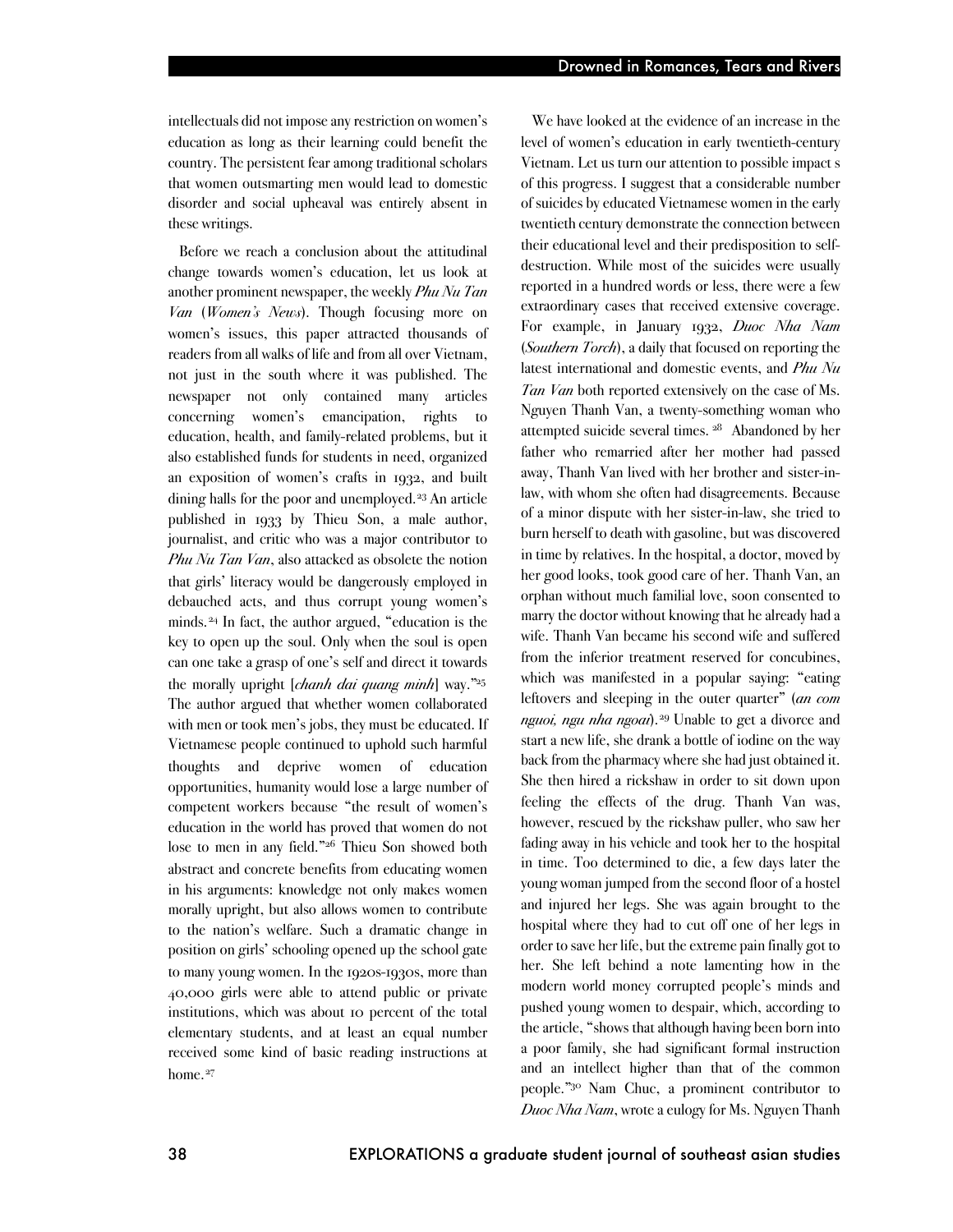#### Lihn Vu

Van, lamenting the waste of a resolute and attractive woman who, because of chronic poverty and excessive affection, met an unfortunate end (*bac menh*). <sup>31</sup>

Six months later, *Phu Nu Tan Van* reported two other women committing suicide: one was a female teacher from Cao Bang, a northern province, who had been living happily with her husband (also a teacher), her in-laws, and their five children. On Saturday, May 7, 1932, Mrs. My went home early from school, ate lunch, and got into bed pretending to sleep. <sup>32</sup> Under the covers, she cut her nipples and throat, which caused her to bleed profusely, soaking the shirt she was wearing. Probably affected by the extreme loss of blood, she then called out to her mother-in-law to help her change into another shirt. When the mother-in-law walked in and uncovered the blanket, she saw that womna's throat had been severed halfway through, her head and body were also separated, and blood from an artery kept flooding out. The old woman was extremely terrified and called for Mrs. My's husband, who unbuttoned her shirt to discover that her nipples were missing. It turned out that she tried to commit suicide by cutting off her nipples, but she soon found out she could not die from such wounds so she slit her throatas well. Mrs. My finally died after the mother-in-law had finished changing her in a clean shirt.

The other woman from the same report was Mrs. Ty, a secretary (*ki luc*) and schoolteacher from Lai Thieu, a southern province, who left her job and family without a word. Later, her husband heard that she had jumped into the Binh Loi River. Her body mysteriously floated back to Lai Thieu province where her mother lived. There were rumors that she might have chosen death because of a huge gambling debt, rather than an unrequited love or a family dispute. The anonymous author of this article criticized her thus: "for those who are country bumpkins with little education, it is understandable if they commit suicide because of pentup feeling about something; however, for those who have some education and even have attained the position of a teacher, it is inexplicable and blameworthy if they commit suicide just because of some minor discontent."33 Incidents like these clearly show the pervasive presence of educated, young, urban women among the victims of the suicide epidemic.

While educational opportunities and textbooks were still limited to the wealthy, newspapers and journals were more accessible to everyone because of their low

cost, availability, and coverage of social issues that concerned people from all walks of life. Publishing houses tried to meet the demand for more reading materials as the number of literate people rose. Hence, the changes in terms of printed materials in fact had an even greater influence than the increase in educational opportunities in Vietnamese society. In the next section, we will examine the role of newspapers and journals in shaping the life of women in twentiethcentury Vietnam.

#### *Reading Culture*

"If daughters are allowed to learn how to read and write, they will just use such skills to exchange love letters with lousy men."

*Vietnamese Saying*

The educational system in Vietnam was "solely a machine for producing scholars imbued with Confucian doctrine"34 for more than a thousand years, and "[the] influence of the Confucian pedagogue ran from the top to the bottom of nineteenth-century Vietnamese society."35 Therefore, reading anything other than Confucianism-instilled works was frowned upon and even restricted by the government.<sup>36</sup> Furthermore, if a woman was caught trying to learn in secret, she would be labeled "rebellious" and her books torn apart.37 What really bothered parents was that if their daughter could read and write, she might exchange love letters with a young man, which meant she was trying to escape from their control in the matter of marriage.38 In the early twentieth century, this long-established fear was increasingly realized, much to the horror of traditional parents, when many young women who became exposed to ideals of romantic love, self-independence, and individualism, "rebelled" against Confucian-influenced customs. Newspapers and journals published many articles promoting the habit of reading and a culture of selfeducation. Nguyen Hong Nguyen (who, as we have seen earlier in this essay, strongly urged women to educate themselves in an abovementioned article) exhorted: "I have a few words for my fellows: if you want to be smart, please don't hesitate to spend money on newspapers. One day you will eradicate stupidity and humiliation and become intellectual [*tri thuc*] enough to compete with the world."39 This article,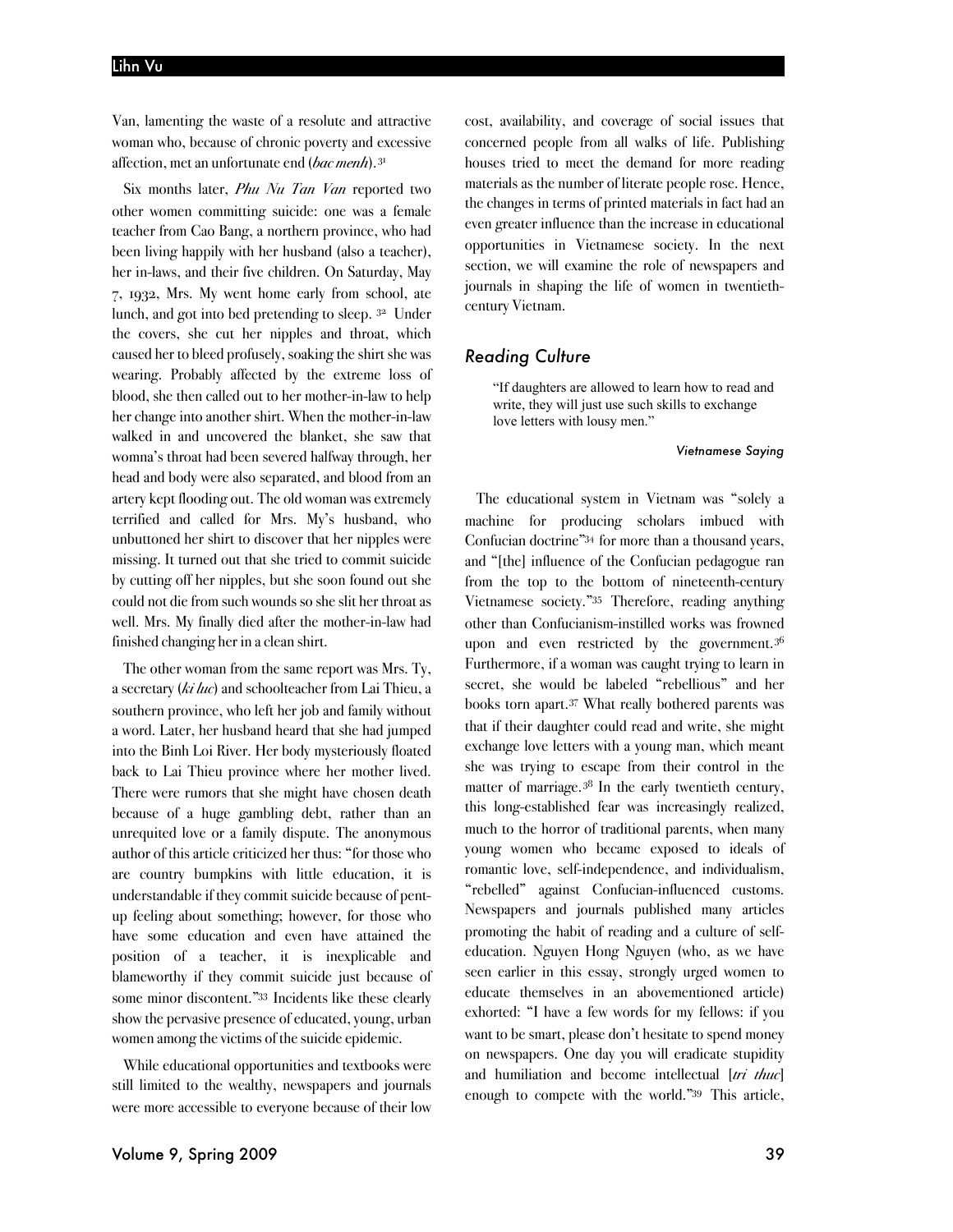published in 1918, also advocated absorbing beneficial ideas and practices from different cultures, rather than limiting oneself to the Sino-Chinese tradition: "Our country in the past was influenced by the morals of Confucianism and Daoism which lack elements for intellectual enhancement; therefore, our country is weak, our people are poor, and our nature is unconfident."40 Lacking a healthy reading culture was detrimental to the very existence and status of the Vietnamese in the modern world.

The bloom of the Vietnamese press in the early twentieth century in terms of both quantity and quality aided the development of a good reading culture. Quite a few newspapers catered to a female audience. For instance, *Nu Gioi Chung* (*Women's Bell*, published in Saigon in 1918), *Phu Nu Tan Van* (*Women's News*, published in Saigon from 1929-1935), *Phu Nu Thoi Dam* (*Women's Contemporary Discussion*, published in Hanoi from 1930-1934), *Dan Ba Moi* (*New Women*, published in Saigon from 1934-1936), and many others which did not last for more than a year because of censorship or lack of funds.41 Many other creditable newspapers and magazines contained various discussions about women's affairs such as *Nam Phong* (*Southern Ethos*, published in Saigon from 1917-1933) and *Phong Hoa (Customs*, published in Hanoi from 1932-1936), whose articles this paper draws heavily from.

Such material changes led to mental transformations. Newspapers produced for women and discussing particular women's issues gave female Vietnamese the feeling that they, for the first time, were the center of attention. Many early twentieth-century Vietnamese women came to feel that they could live for themselves, not their husbands, children, or in-law families.42 More importantly, periodicals at the time did not stop at reporting news and advocating for social reforms, they also published novels in serial form, which became very popular among readers. Such literary works contained multiple layers of meanings that led to different opinions about their influence in Vietnamese society. While education allowed people to benefit from the written word, the new reading culture allowed people to access various materials that would have previously been banned for their potential harm to social wellbeing.

#### *Romances and Suicide*

This brings us to the "novel craze" mentioned in the introduction. This craze was caused by an increase in the number of writers producing romances. Duoc Nha Nam's article in 1932 voiced concern about an unchecked boom in the production of romances: "In our society, an uncountable number of novels have been published recently; valuable ones are few while the valueless are far too many… because even those who know only a few words want to be writers and publish their writings," and proposed to establish a literature committee to control the quality of published works.43 Such concern reflected a rise in quantity and, to a lesser extent, quality of fiction during the late 1920s and early 1930s due to better printing technology and, more importantly, a larger audience.

According to the speculation of newspaper reporters, those women who killed themselves were rumored to be "modern" (*tan thoi*) daughters of bourgeoisie families who spent their days reading romantic novels and ultimately copying the heroine's actions. Such perceptions were grounded in the fact that novels by Hoang Ngoc Phach and in the *Tu Luc Van Doan*–led by Nhat Linh, Khai Hung, and Thanh Lam–and the "new poetry" by Xuan Dieu and Che Lan Vien, which often depicted the passionate, and usually unrequited, love between talented men and beautiful women–were very popular among young urban readers.

*Pure Heart* (*To Tam*) by Hoang Ngoc Phach, published in 1922, was frequently singled out by critics as the prototype for popular romances, and thus a cause of many young women's melancholy and their tragic ends. An editorial in *Phu Nu Tan Van* claimed: "Recently Thuy Kieu and Ms. Pure Heart have trained many girl friends to be ultra-romantic, suspicious and fatalistic, and especially believers of the theory of "taking chances, closing eyes, and stepping forward."44 The novel is about a young woman, named Pure Heart, endowed with extraordinary beauty and a sensitive soul, but living in atraditional family. She falls in love with a schoolteacher whose romantic verses move her heart, but ends up marrying another man whom her family picks for her. Both of the characters belong to the generation of young educated people who are still reluctant to resist arranged marriages because their mindset is still steeped in traditional customs. They do not make their love known for fear of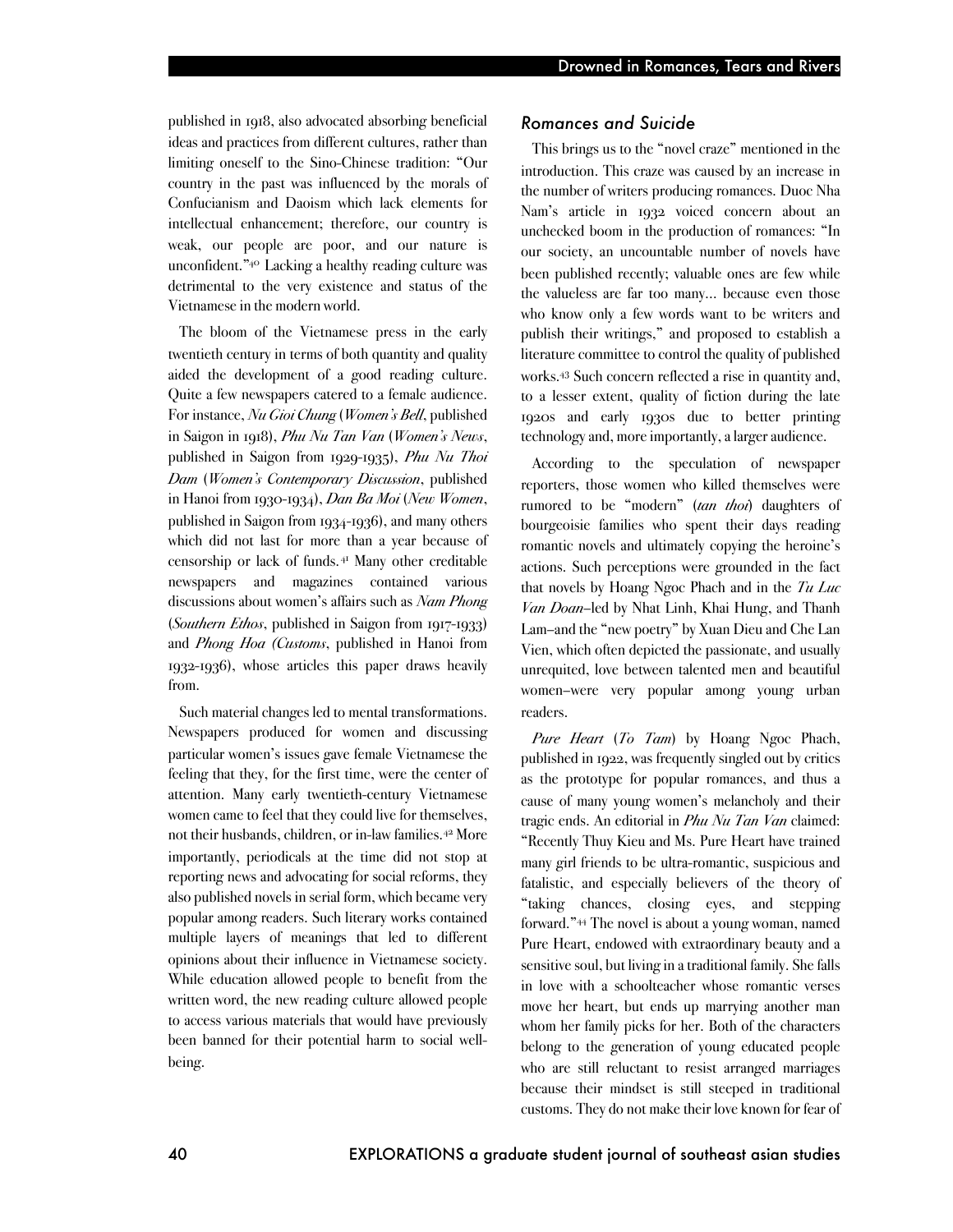transgressing the Confucian tradition, which commands children to obey their parents' decisions unconditionally. <sup>45</sup> The young female protagonist finally dies from increasing melancholy and deteriorating health, and the schoolteacher can only treasure all their correspondence and later tells this heartrending story to the author who writes it down.

Another novel that received a lot of blame for corrupting the mind of the female youth is *Nhat Linh's Severance* (*Doan Tuyet*), which begins with a conversation about a woman committing suicide because of her family's extremely cruel treatment of her. The novel's female protagonist, Loan, a young "modern woman," is forced by her parents to marry into a rich, ultra-traditional family against her wishes. She is already in love with a good-looking political activist who, however, cannot pay his rent and has to leave Hanoi to make a living elsewhere (while allegedly conducting revolutionary activities). In her new family, Loan is mistreated by her mother-in-law, sister-in-law, her own husband, and even his concubine. Their lack of education and culture turns them into malicious and hateful people.46

Many contemporary intellectuals criticized the negative impact of such romances on young adults. Dinh Tan Vien wrote in a 1929 article, titled "The Harm of Reading Novels," that a young woman reading a novel about a female character of great beauty having affairs with young men in sentimental language cannot help but "become muddled, and day and night dream about coital affairs (*mong Vu Son*)." He proclaimed, "Alas! This is definitely the seedling of corrupted morals, degenerated customs, shattered families, and a destabilized nation."47 Phu Nu Tan Van's article by a female contributor in 1930, titled "Why Does One Commit Suicide?" also emphasized the problem of reading novels: "I saw many girls, only seventeen or eighteen years old, day and night wallowing in rubbish romantic novels, weeping and commiserating with the characters, and letting their minds wander in that airyfairy world. There comes the feeling of worldweariness. And when they come into contact with the society, seeing that life is hard and full of troubles, they immediately think about death."48

Interestingly, a few years earlier when *Pure Heart's*  author, Hoang Ngoc Phach, was still a university student, he published an article voicing his concern about the harmful effects of sensational literature on young women.49 Hoang noted that romances had previously existed in Vietnamese culture, such as *Lamentations of a Concubine* (*Cung Oan Ngam Khuc*), *The Song of a Soldier's Wife* (*Chinh Phu Ngam*), and *The Tale of Kieu* (*Kim Van Kieu*), yet the creation and appreciation of such works were restricted to a few writers and a select audience while nowadays sentimental romances were overly profuse.<sup>50</sup> The author claimed that he did not want to either criticize female students who enjoyed romantic novels or condemn the flood of "sentimental" literature, he was just concerned that "nowadays, living in a world of hopeless dreams is like the sun in the late afternoon. Practical life is a widespread trend. For a country that is still underdeveloped like ours and in this extremely competitive world, being practical [*thiet thuc]* should be more valued than being refined [*hoa my*]."51 This pragmatic viewpoint, written in poetic style, reflected the advocacy of many young radicals in the 1920s, who stressed the necessity of incorporating Western utilitarian values into the Vietnamese society without abandoning traditional values.52

That being said, the last chapter of Pure Heart proves widespread criticism of its harmful emotional stimulation wrong. This chapter carries the author's true intention. Hoang Ngoc Phach perhaps wanted to present his agenda discretely in the conventional form of romance. Yet, he used the concluding chapter to breakaway from the majority of tear-jerk novels, and that misled many readers who were too deeply impressed by *Miss Pure Heart's* tragedy to bother with the "live-strong" message. The author attributed the tragedy to the young girl's obsession with romantic love and sentimental literature, which develops to the point that she loses contact with the real world, and described how the schoolteacher turns his back to such lachrymose literature, tries to motivate himself with pictures of Napoleon and the like, and puts his mind to his teaching job.53 The whole novel criticizes the weaknesses of young people who are so strongly bound by cruel traditions that they dare not fight for their own happiness. *Pure Heart* "obviously conveyed a message not completely congruent with the conscious intent of its author."54

While Nhat Linh, the author of *Severance*, was criticized for contributing to the suicide fever among young women, he meant to encourage women to stand on their own feet and fight against the evils in the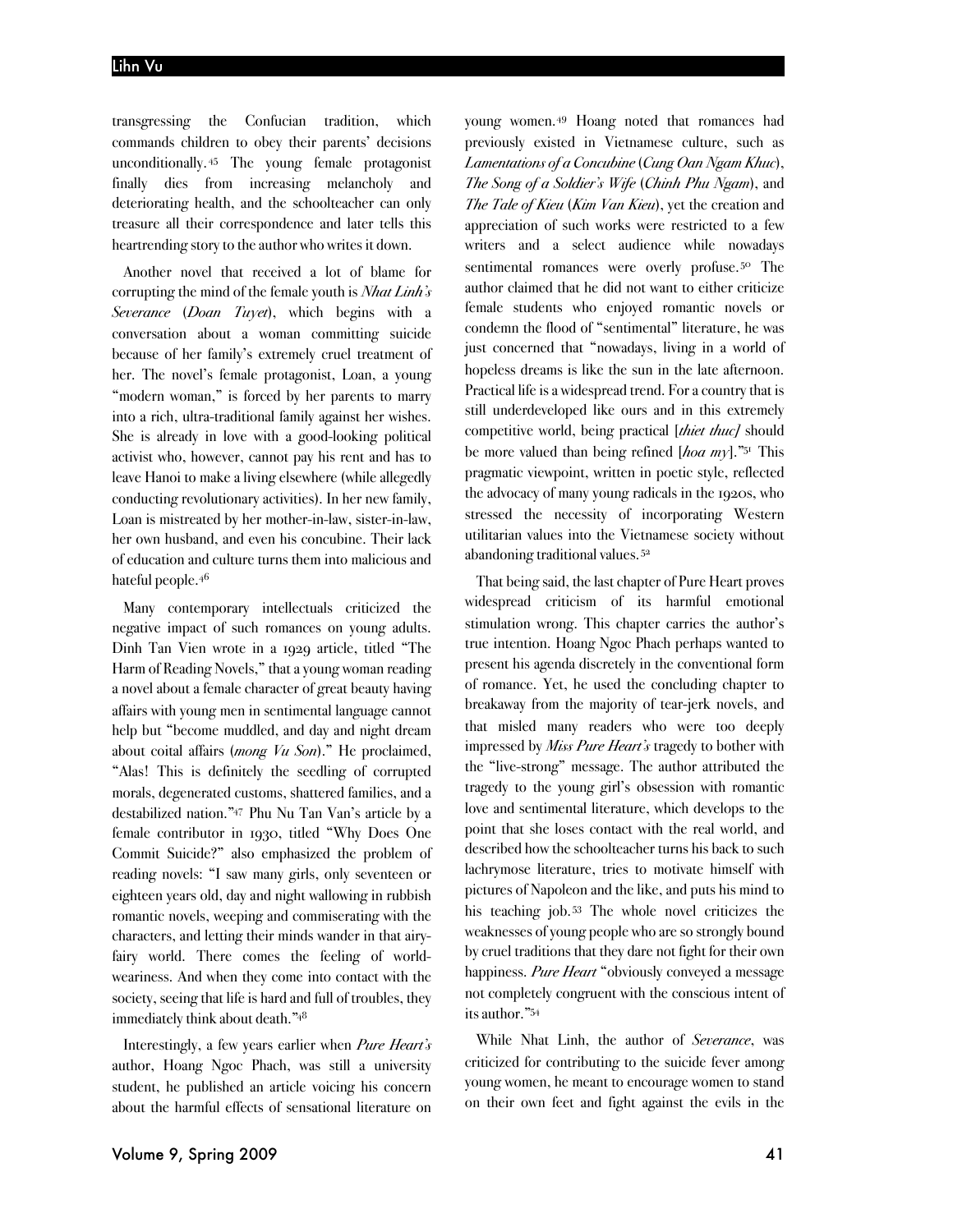society. Nhat Linh, though better known as a novelist of Vietnam's romance movement, was also a radical scholar and politician. We know, for example, that he was the founder of the newspaper *Phong Hoa* and its supplement *Ngay Nay* (*Today*), which covered controversial social issues, challenged preordained customs, and promoted progressive ideas. In addition to fighting the colonial government with the pen, Nhat Linh was also involved in many nationalist movements over the course of his life. The message of Severance is in fact contrary to the criticism about its contribution to the high rate of female suicides. The protagonist, Loan, marries a "wimpy" man of a "regressive" family because her parents owe them a large amount of money. This motive bears resemblance to Thuy Kieu from *The Tale of Kieu*–a daughter sells herself into a brothel in order to rescue her father from imprisonment, which was at the time still considered a paradigm of filial behavior. Loan does not choose to commit suicide. Instead, she tries to reconcile with her husband's family and make the best out of her miserable situation. Even though the thought of suicide often crosses her mind, she tries to brace herself for difficulties and listens to encouraging words from close friends. The protagonist takes every insult and abuse with the grace and dignity of a strong and educated woman. However, in a fight with her husband and mother-in-law, she accidentally stabs him to death. At court, she calmly defends herself in perfect French, the language of educated Vietnamese during that time, and is acquitted. Afterwards, she builds a small school to support herself and finally reunites with her lover. The novel criticizes the obsolete traditions that allow and even encourage in-laws to treat daughters-in-law cruelly, exploit their labor, and turn them into breeding machines with the sole purpose of producing male heirs. It triumphs the figure of the modern girl who has an education and yet is not at all wrapped up in the romantic world. Loan is determined to overcome countless difficulties in life rather than give up. *Severance's* message is to encourage young women to fight against cruel traditions and to educate themselves in order to become independent from their families and husbands.

Although Hoang Ngoc Phach and Nhat Linh did not share the same viewpoints, their novels did not contain the "harmful" (*hai*) elements that many traditionalminded critics suggested they did. Hoang Ngoc Phach was a conservative who held on to traditional values and was an elitist who wanted to take away materials that could possibly give people wrong ideas. Nhat Linh, on the contrary, wanted to do away with traditional mores that held Vietnamese women back and celebrated women's drive for knowledge and empowerment. Both of them identified contemporary social issues that deprived the Vietnamese from happiness, selfempowerment, and status. Their works particularly addressed the tragic situation of all too many young, urban, and educated women who were married to men for whom they did not have affection and into families that demanded them to slave away and give birth as frequently as possible. These women were not appreciated for their intellectual capabilities due to the residual beliefs of their traditional society in which women were not allowed to advance in the examination-based bureaucratic system. Because of their familiar settings and straightforward but carefully chiseled prose, such novels appealed to a large audience. Those who suffered from relationship or family problems, however, might not have picked up on the self-empowerment agenda, but rather the romances' melancholic sentiments.

#### *Conclusion*

In the first three decades of the twentieth century, Vietnamese women were able to enjoy better education opportunities and a wider range of reading materials than ever before. Both the French authorities and Vietnamese nationalists saw the importance of women's roles in the new era. They advocated women's rights and provided women with schools, periodicals, talks, novels, discussions, exhibitions, and fairs, enabling the female sex for the first time to actively participate in the social sphere outside the homes of their families or husbands' families. While the same description cannot be applied to the rural female population, women in big cities attended classes and lectures, traveled and explored attractions, exercised and took up hobbies, read and submitted their writings to publishers, attended and organized fairs, and voiced their concerns at conferences and social clubs.

Reformation in the educational system and the growth of the printed world produced a number of young, urban and educated women. They became greatly desirable as candidates for marriage, as the Vietnamese, like many Confucian-influenced Asian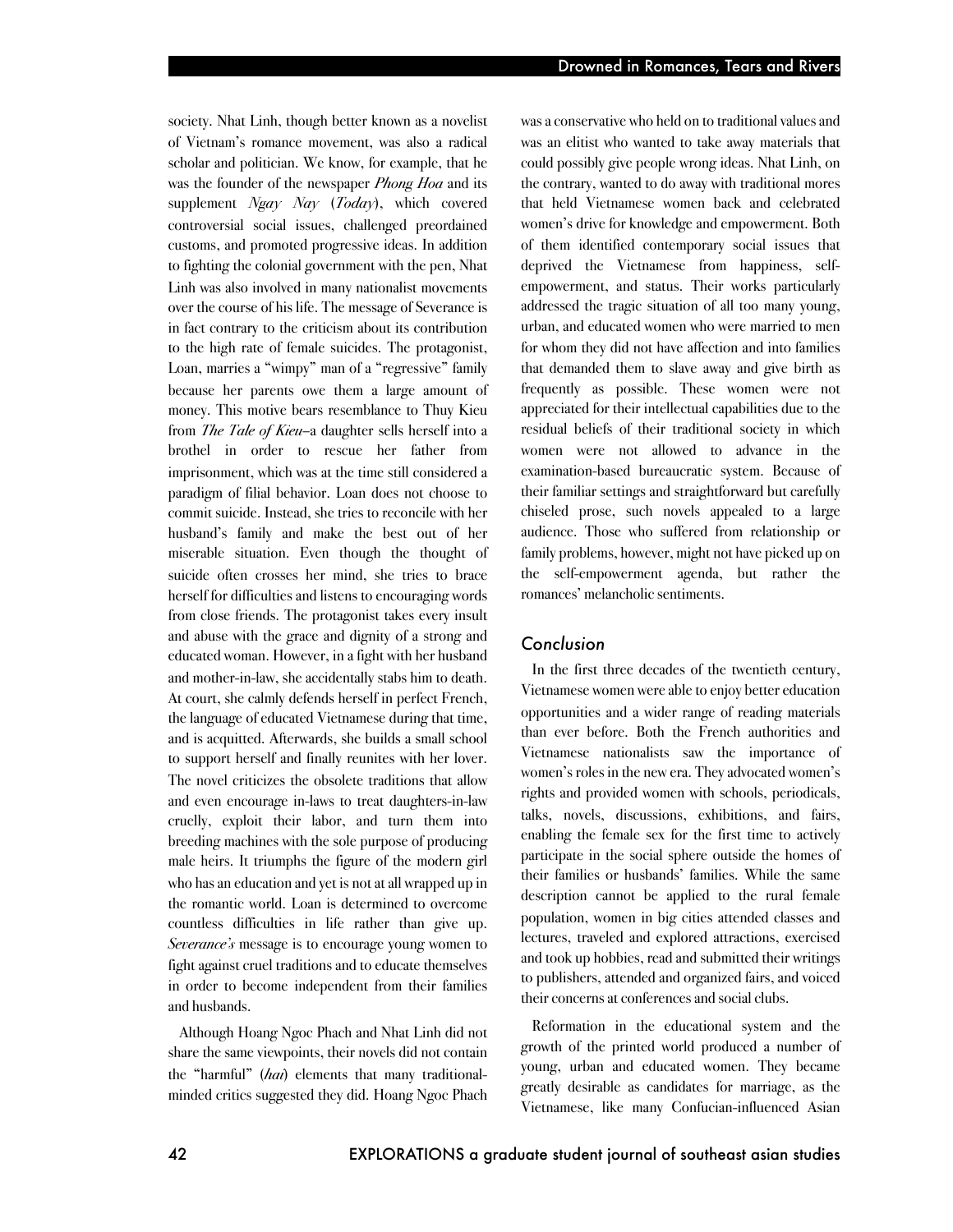communities, highly valued education. In these Asian countries, where wealthy merchants were still looked down upon by society unless they sent at least one of their sons to school and donated money to local schools, an education was the ultimate source of a family's pride. Hence, affluent and powerful families sought out educated girls who would improve their fame and social status. Even married men with wealth and high positions preferred taking second wives or concubines who had both beauty and intelligence. An influential novel published right after the height of the suicide craze, *Dumb Luck*, by Vu Trong Phung, an author who portrayed the contemporary society with a sense of dark humor, satirically reflects how many wealthy Vietnamese came to embrace modernity, or *tan thoi* in Vietnamese, to the extreme. Everyone in the novel wants to look modern by wearing extremely revealing clothes (women) and putting on cosmetics (men), and behave in a modern way by taking up tennis, and adopting "free love" and a "proletariat" attitude. Therefore, for many of the nouveau riche, having a modern daughter-in-law in the family was a fad and the young girl became a precious piece of property that they could show off to neighbors and friends as a testimony to their class, status, and wealth.

These young brides, however, were expected to entirely devote themselves to their in-laws. They were expected to accept the fact that their education, which helped raise the bride price paid to their parent, should remain as an adornment after marriage and not an interference with the well-established daughters-inlaw's duties as "corvée" laborers and bearers of male heirs. And there was the irresolvable conflict between the woman and her new family, which had been in existence since the invention of the institution of marriage. In the early twentieth century, with the prevalence of Western ideals, this conflict was further intensified by the tension between the modern and traditional generations.

Interestingly, the methods that Ms. Thanh Van chose to destroy herself proved another link between the modern world and suicides, i.e., gasoline, iodine, and tall buildings were modern inventions. Furthermore, while it cannot be proved that popular romances gave such women the idea of self-destruction, they might have reflected the life and mentality of many urban young women who were compelled by their parents or circumstances to marry against their wishes and chose to resolve their familial conflicts with their own deaths. Gambling, unemployment, alcoholism, prostitution, and opium addiction raged among urban dwellers, sending many of them into despair, and suicide was just another increasingly pervasive problem in this transitional period in Vietnamese history.

## *Bibliography*

#### *Newspapers and Journals*

- Dong Duong Tap Chi [Indochina Periodical], 1913-1918,
- Duoc Nha Nam [Southern Torch], 1928-1933,
- Nam Phong [Southern Ethos], 1917-1933, Hanoi
- Ngay Nay [Today], 1926-1929,
- Phong Hoa [Customs], 1932-1936), Hanoi
- Phu Nu Tan Van [Women's News], 1929-1934, Saigon
- Rang Dong Tap Chi [Rising Sun Magazine] (1926-1929)
- Than Chung [Morning Bell], 1929-1930,
- Thanh Nghe Tinh Tan Van [Thanh Nghe Tinh News], 1930-1933, Thanh Hoa
- Tieng Dan [Voices of the People], 1927-1937
- Viet Nam Hon [Vietnam's Soul], January-July 1926,

#### *Other Primary Sources:*

- Dam Phuong Nu Su. *Tuyen Tap Dam Phuong*  [*Collected Works of Dam Phuong*], ed. Le Thanh Hien. Hanoi: Nha Xuat Ban Van Hoc, 1999.
- Ho, Xuan Huong. S*pring Essence: The Poetry of Ho Xuan Huong*. Translated by John Balaban. Port Townsend, WA: Copper Canyon Press, 2000.
- Hoang, Ngoc Phach (Song An). *To Tam* [*Pure Heart*]. Sai Gon: Thanh Xuan, 1963, c1922.
- Lustéguy, Pierre. *The Role of Women in Tonkinese Religion and Property* [*La Femme Annamite du Tonkin Dans l'Institution des Biens Cultuels (Huong-Hoa)*]. Trans. Charles A. Messner. New Haven: Human Relations Area Files, 1954, c1935.
- Nhat Linh (Nguyen Tuong Tam). *Doan Tuyet*  [*Severance*]. Ha Noi: Van Hoc, 1997, c1935.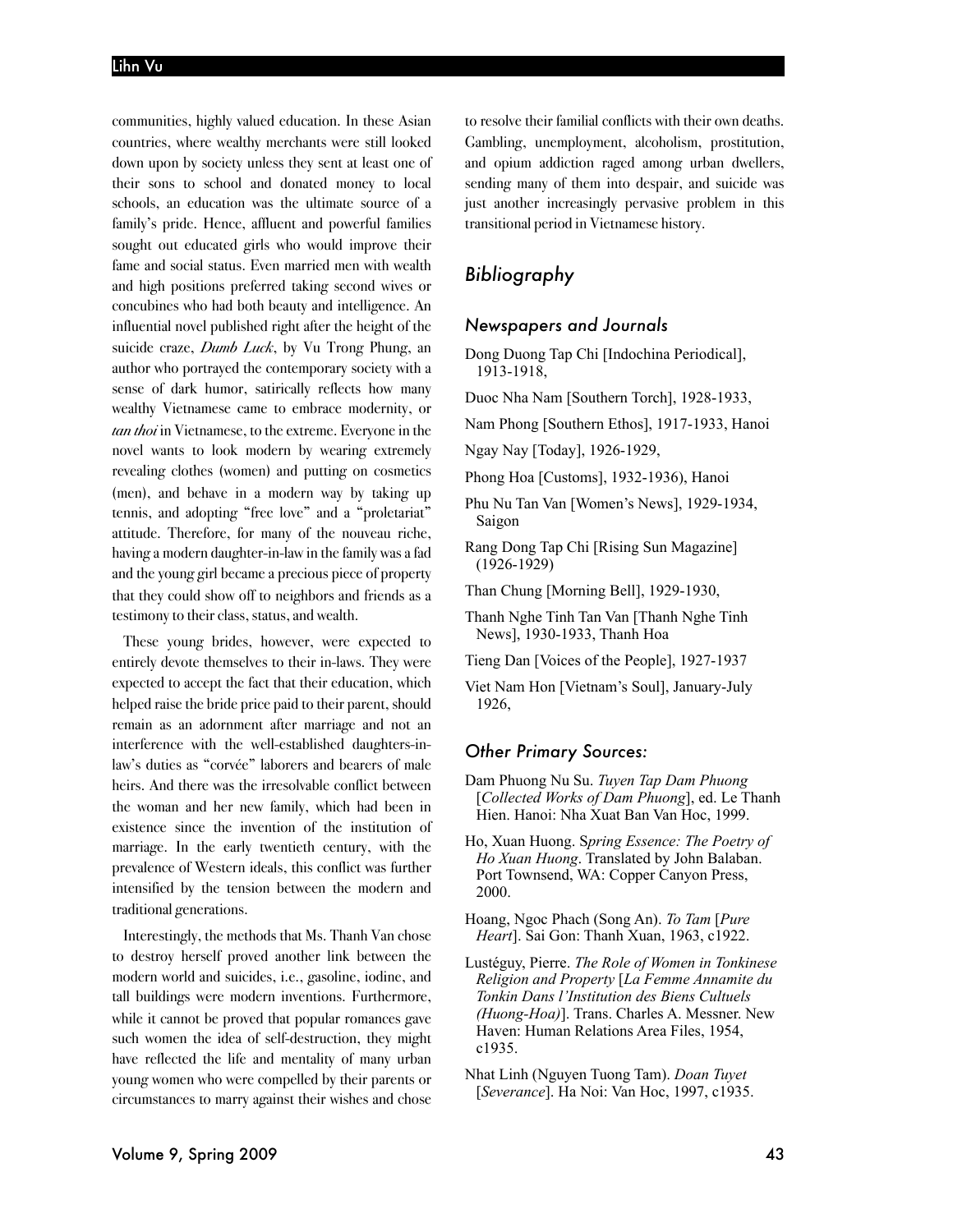Phan, Boi Chau. *Phan Boi Chau Toan Tap*, Tap 6 [*Collected Works of Phan Boi Chau*, Volume 6]. Hue: Nha Xuat Ban Thuan Hoa, 1990.

Vu, Cong Hoe. *Du Suicide dans la Société Annamite* [*Suicide in Annamese society*]. Translated by Charles A. Messner. New Haven, CT: Human Relations Area Files, 1972, c1937.

Vu, Trong Phung. *So Do* [*Dumb Luck*]. Ha Noi: Nha Xuat Ban Thanh Nien, 2003, c1936.

#### *Secondary Sources*

- Boudarel, Georges and Nguyen Van Ky. Hanoi: *City of the Rising Dragon*. Lanham, MD: Rowman and Littlefield Publishers, 2002.
- Bradley, Mark Philip. *Imagining Vietnam and America: The Making of Postcolonial Vietnam, 1919-1950*. Chapel Hill, NC: University of North Carolina Press, 2000.
- Britto, Karl Ashoka. *Disorientations: France, Vietnam, and the Ambivalence of Interculturality*. Aberdeen; Hong Kong: Hong Kong University Press, 2004.
- Cao, Thi Nhu-Quynh and John C. Schafer. "From Verse Narrative to Novel: The Development of Prose Fiction in Vietnam." *The Journal of Asian Studies* 47, no. 4 (November 1988): 756-777.
- Chapuis, Oscar. *The Last Emperors of Vietnam: From Tu Duc to Bao Dai*. Westport, CT: Greenwood Publishing Group, 2000.
- Fjelstad, Karen and Nguyen Thi Hien, eds. *Possessed by the Spirits: Mediumship in Contemporary Vietnamese Communities*. Ithaca, NY: Cornell Southeast Asia Program, 2006.

Goscha, Christopher E. "'The Modern Barbarian': Nguyen Van Vinh and the Complexity of Colonial Modernity in Vietnam." *European Journal of East Asian Studies* 3, no. 1 (March 2004): 135-169.

Huynh, Van Tong. *Bao Chi Viet Nam Tu Khoi Thuy Den 1945* [*Vietnamese Periodicals From the Beginning to 1945*]. Ho Chi Minh City: Ho Chi Minh City Publishing House, 2000.

Jamieson, Neil L. *Understanding Vietnam*. Berkeley: University of California Press, 1993.

Kelly, Gail P. "Colonial Schools in Vietnam: Policy and Practice." In *Education and Colonialism*. Edited by Philip G. Altbach and Gail P. Kelly. New York: Longman, 1978.

\_\_\_\_\_\_. *Franco-Vietnamese Schools, 1918 to 1938*. Ph.D. diss., University of Wisconsin-Madison, 1975.

Lessard, Micheline R. "Women's Suffrage in Vietnam" in *Women's Suffrage in Asia: Gender, Nationalism and Democracy*, ed. Louise P. Edwards and Mina Roces. New York: Routledge, 2004.

Li, Narangoa and R. B. Cribb. *Imperial Japan and National Identities in Asia, 1895-1945*. New York: Routledge, 2003.

- Malarney, Shaun Kingsley. *Culture, Ritual and Revolution in Vietnam*. Honolulu, HI: University of Hawai'i Press, 2002.
- Marr, David G. "The 1920s Women's Rights Debates in Vietnam." *The Journal of Asian Studies* 35, no. 3 (May 1976): 371-389.

\_\_\_\_\_\_\_. "Concepts of 'Individual' and 'Self' in Twentieth-Century Vietnam." *Modern Asian Studies* 34, no. 4 (October 2000): 769-796.

\_\_\_\_\_\_\_. *Vietnamese Tradition on Trial, 1920-1945*. Berkeley, CA: University of California Press, 1981.

\_\_\_\_\_\_\_. "World War II and the Vietnamese Revolution" in *Southeast Asia Under Japanese Occupation*, ed. Alfred W. McCoy. New Haven, CT: Yale University Southeast Asia Studies, Monograph Series Number 22, 1985, c1980.

- McHale, Shawn Frederick. *Print and Power: Confucianism, Communism, and Buddhism in the Making of Modern Vietnam*. Honolulu, HI: University of Hawai'i Press, 2004.
- Nguyen, Van Ky. "Rethinking the Status of Vietnamese Women in Folklore and Oral History." In *Viet-Nam Expose - French Scholarship on Twentieth-Century Vietnamese Society*. Edited by Gisele L. Bousquet and Pierre Brocheux. Michigan: University of Michigan Press, 2002.
- Norindr, Panivong. *Phantasmatic Indochina: French Colonial Ideology in Architecture, Film and Literature*. Durham and London: Duke University Press, 1996.
- Ngo, Vinh Long. *Before the Revolution: The Vietnamese Peasants under the French*. Cambridge, MA: MIT Press, 1973.

Smolski, T. "Quelques Donnes Statistiques sur le Suicide au Vietnam" [Some Statistical Data on Suicide in Vietnam]. *Le Peuple Vietnamien* [*Dan Viet Nam*], no. 3 (August 1949): 55-59.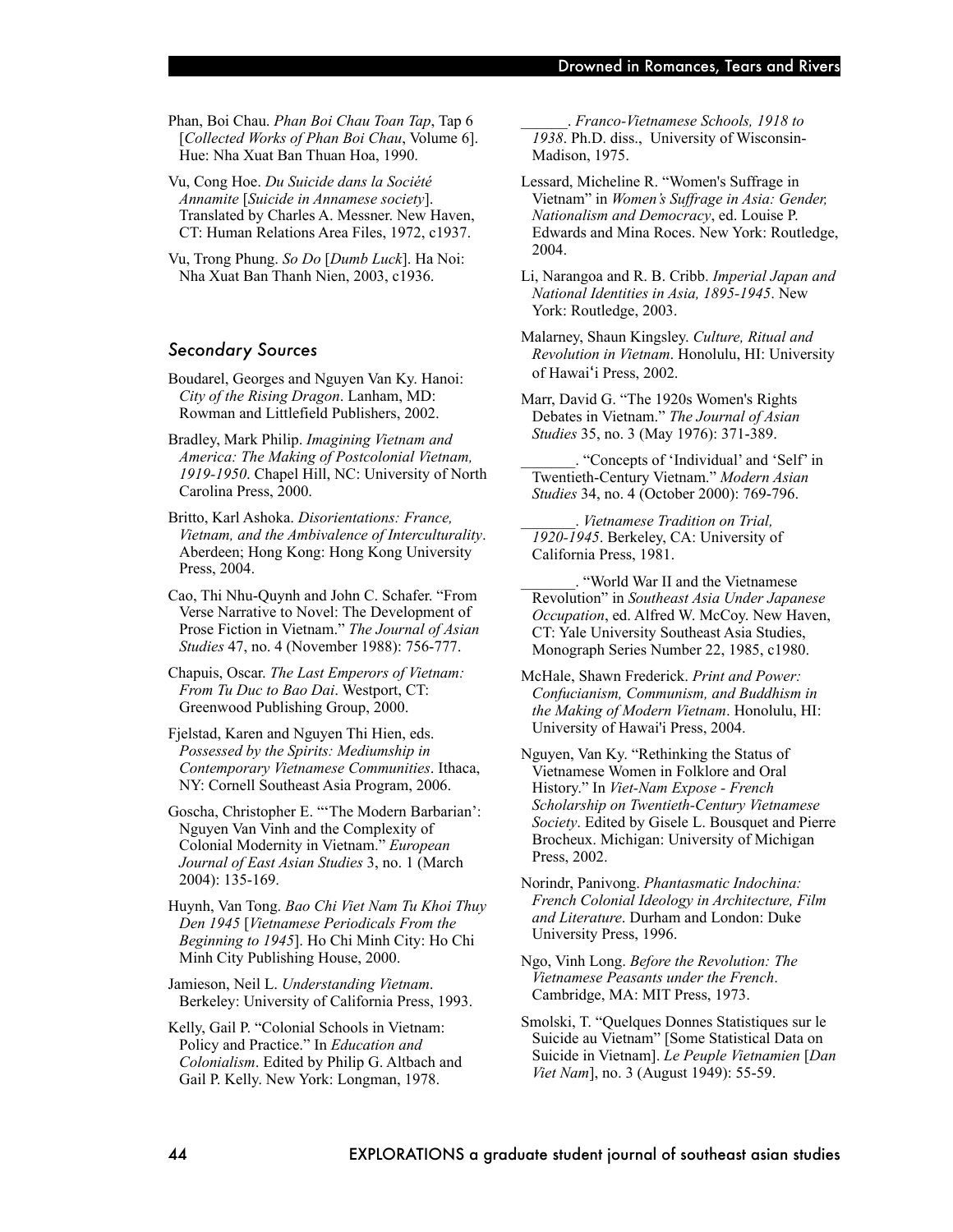#### Lihn Vu

Spencer, Robert F. *Religion and Change in Contemporary Asia*. Minneapolis, MN: University of Minnesota Press, 1971.

Truong, Buu Lam, ed. *Borrowings and Adaptations in Vietnamese Culture*. Honolulu, HI: outheast Asian Studies,

Center for Asian and Pacific Studies, University of Hawaii at Manoa, 1987.

Woodside, Alexander Barton. "The Development of Social Organizations in Vietnamese Cities in the Late Colonial Period." *Pacific Affairs* 41, no. 1 (Spring 1971): 39-64.

\_\_\_\_\_\_. *Vietnam and the Chinese Model - A Comparative Study of Vietnamese and Chinese Government in the First Half of the Nineteenth Century*. Cambridge, MA: Harvard University Press, 1988.

#### *End Notes*

2 In this essay, Vietnamese names are written in the order of last name, middle name, and first name.

3 Viet Sinh, "Cac Thu Dich Trong May Nam Nay" [Recent Epidemics], *Phong Hoa* 39 (22 September 1933): 4.

4 P.K., "Ro Kheo Lan Than" [Silly Thoughts], Phong Hoa 74 (18 May 1934): 5.

5 Nguyen Van Ky, "Rethinking the Status of Vietnamese Women in Folklore and Oral History," in *Viet-Nam Expose - French Scholarship on Twentieth-Century Vietnamese Society*, ed. Gisele L. Bousquet and Pierre Brocheux (Michigan: University of Michigan Press, 2002).

6 T. Smolski, "Quelques Donnes Statistiques sur le Suicide au Vietnam" [Some Statistical Data on Suicide in Vietnam], *Le Peuple Vietnamien* [*Dan Viet Nam*], no. 3 (August 1949): 55-59.

7 Hou Yan-Xing 侯艳兴, "20 shiji er, sanshi niandai Shanghai nuxing zisha tanxi" 20世纪二、三十年代上海女性自杀探

析" [Women's Suicide in Shanghai from 1920s to1930s], *Funu* 

*yanjiu luncong* 妇女研究论丛, no. 4 (2006): 52.

8 The distribution of suicides according to time, age, gender, and methods of suicide was also researched at that time though not thoroughly. For example, according to the medical study of Vu Cong Hoe completed in 1937, the city of Hanoi had a sudden rise of 11.32 cases per 100,000 inhabitants each year from 1927 to 1930, a peak of 30.75 cases in each 1933 and 1934, and a slight drop of 20 cases in each 1935 and 1936. These statistics were obtained from official records kept by municipal bureaus in the city of Hanoi, such as The Statistical Annual of Indo-China, Prosecutor's Office, and Office of Public Health, which the author, a doctoral medical student working on his dissertation at the time, admitted to be incomplete. Vu Cong Hoe, *Du Suicide dans la Société Annamite* [*Suicide in Annamese society*], trans. Charles A. Messner (New Haven, CT: Human Relations Area Files, 1972, c1937), Table II, 5. T. Smolski presented some of the abnormalities in suicide patterns of Vietnam and European countries. While in Europe, the majority of suicide cases were people age 50 and over, in Vietnam, people from 20 to 40 years of age were most likely to commit voluntary deaths.

9 See Jerome Young, "Morals, Suicide, and Psychiatry: A View from Japan," *Bioethics* 16, no. 5 (September 2002): 412-424. 10 See The Analects VIII.3 in James Legge, *English* 

*Translation of the Four Book*s (Taipei: The Council of Chinese Cultural Renaissance, 1979), 65-66. In this section, Zengzi, on his deathbed, showed his disciples how well he had preserved his body through life and that only by having taken good care of his body, was he "free from all blame."

11 Neil L. Jamieson, *Understanding Vietnam* (Berkeley, CA: University of California Press, 1993), 60.

12 The Analects II.5-II.8 in Legge, 42.

13 See The Analects VIII.7 in Legge, 66. Zengzi said, "An educated gentleman may not be without strength and resoluteness of character. His responsibility to life is a heavy one, and the way is long…"

14 Nguyen Thi Kiem, "Co Nen Tu Do Ket Hon

Khong?" [Should Marriage Be a Matter of Free Choice?], *Phu Nu Tan Van* 269 (22 November 1934): 17-21.

15 Nguyen Dinh Ty, "Ban Su Hoc Con Gai Bay Gio, Nen The Nao?" [Discussing Women's Education Nowadays, What Should Be Done?], *Nam Phong* 23 (May 1919): 10-12.

16 Nguyen Hong Nguyen, "Luan Ve Dan Da Con Gai Nuoc Ta Doi Voi Su Hoc Va Su Van Chuong" [Discussion of Our Country's Women, Education, and Literature], *Nam Phong* 11 (May 1818): 319-320.

17 Doan Thi Diem is best known for her translation of Chinese poetry into the Vietnamese language (Chu Nom). Ho Xuan Huong is a celebrated female poet whose verses were strident, humorous, and exquisite at the same time.

18 See Gail P. Kelly, Franco-Vietnamese Schools, 1918 to 1938, Ph.D. diss., University of Wisconsin-Madison, 1975. 19 David G. Marr, *Vietnamese Tradition on Trial, 1920-1945*  (Berkeley: University of California Press, 1981), 200. 20 Nguyen Hong Nguyen, "Discussion of Our Country's Women, Education, and Literature," 319.

21 Huynh Van Tong, *Bao Chi Viet Nam Tu Khoi Thuy Den 1945* [*Vietnamese Periodicals From the Beginning to 1945*] (Ho Chi Minh City: Ho Chi Minh City Publication House, 2000), 124-133; Shawn Frederick McHale, Print and Power: Confucianism, Communism, and Buddhism in *The Making of Modern Vietnam* (Honolulu: University of Hawai'i Press, 2004), 84; and Jamieson, *Understanding Vietnam,* 102. Nam Phong was published in romanized Vietnamese and had a Chinese supplement. Its articles were mostly concerned with philosophy, history, and literature of both Western and Asian traditions.

22 Nguyen Dinh Ty, 10-12.

23 See the long discussion of Phu Nu Tan Van in Marr, *Vietnamese Tradition on Trial*, 220-228.

24 Thieu Son, "Su Hoc voi Dan-ba" [Education and Women], *Phu Nu Tan Van* 215 (7 September 1933): 8-9.

25 Ibid., 8.

26 Ibid., 9.

27 Marr, Vietnamese Tradition on Trial, 206.

28 Duoc Nha Nam's editor-in-chief was Duong Van Giao, a southerner who graduated from Université de Paris with doctoral degrees in law and political science. The paper's content focused on lives of the working class and promoted Vietnamese independence from French rule. Because of its strong political stance, the paper was banned from circulation in the north in 1929, less than a year after its foundation, but survived underground in the south until 1937 thanks to the support of Indochinese Constitutionalist Party. Huynh Van Tong, 192-195.

<sup>1 [</sup>*Front Page*], *Phong Hoa* 159 (3 January 1936): 1.